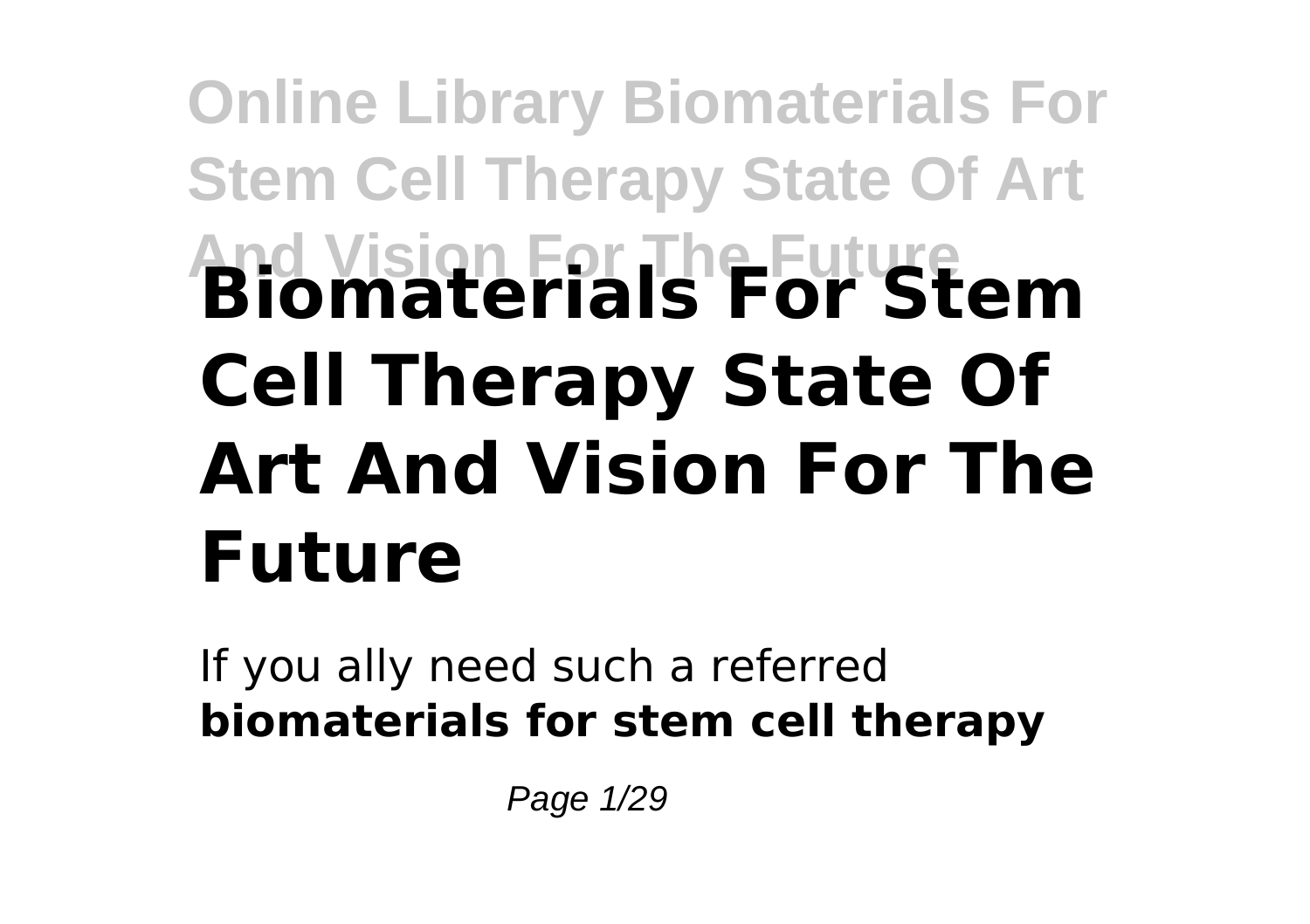**Online Library Biomaterials For Stem Cell Therapy State Of Art And Vision For The Future state of art and vision for the future** ebook that will give you worth, acquire the extremely best seller from us currently from several preferred authors. If you want to funny books, lots of novels, tale, jokes, and more fictions collections are as a consequence launched, from best seller to one of the most current released.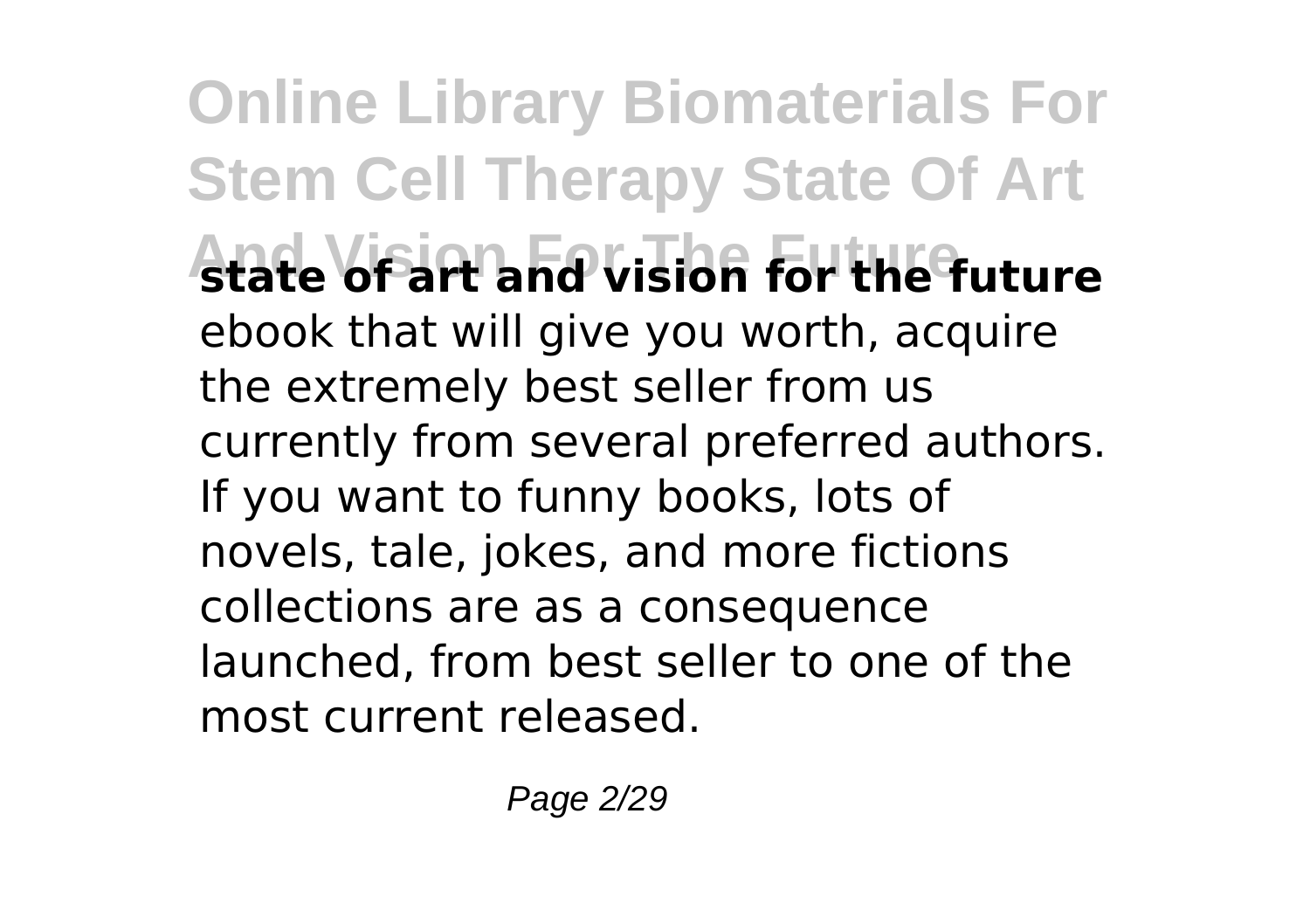# **Online Library Biomaterials For Stem Cell Therapy State Of Art And Vision For The Future**

You may not be perplexed to enjoy every book collections biomaterials for stem cell therapy state of art and vision for the future that we will extremely offer. It is not roughly the costs. It's practically what you compulsion currently. This biomaterials for stem cell therapy state of art and vision for the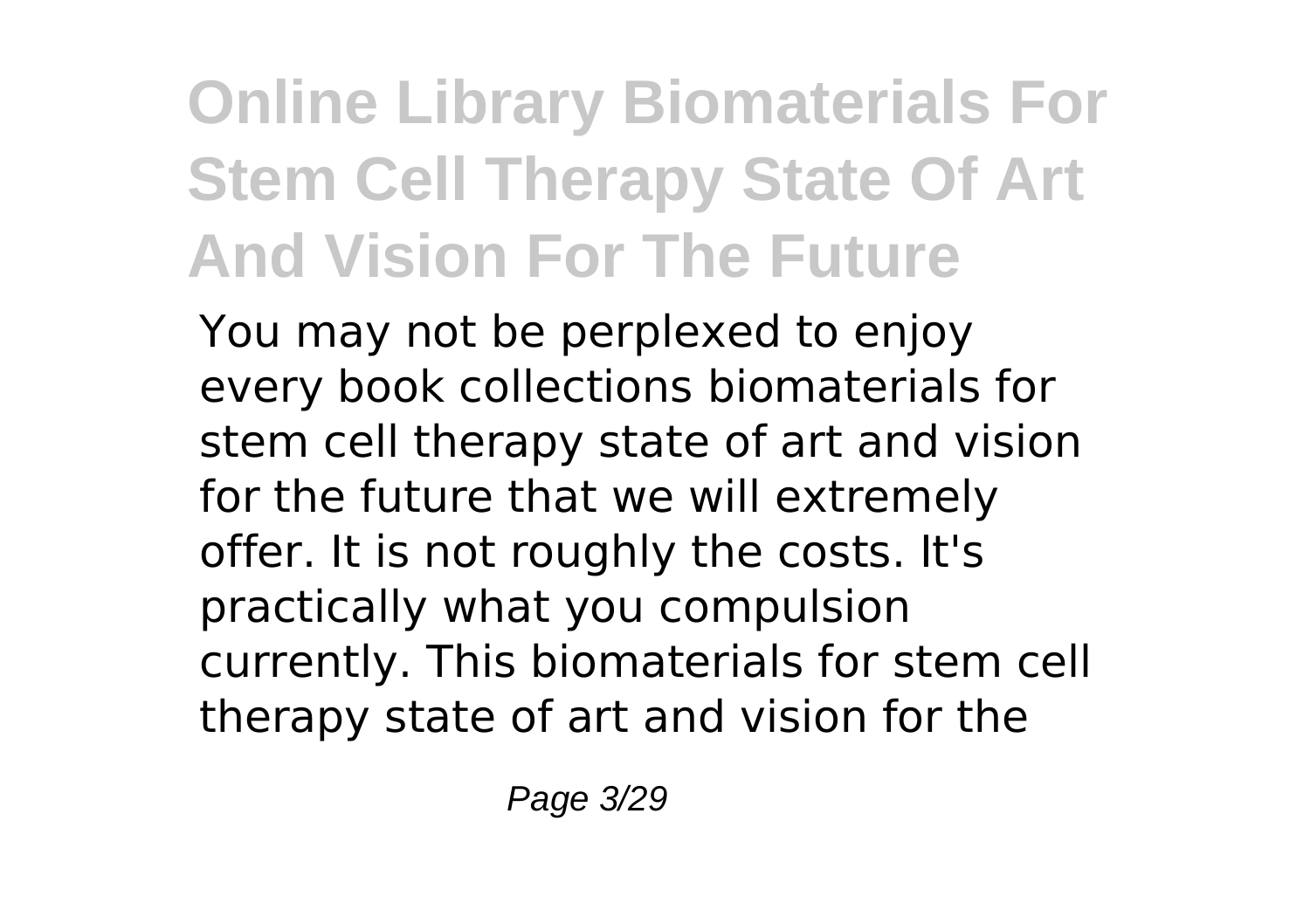**Online Library Biomaterials For Stem Cell Therapy State Of Art And Vision For The Future** future, as one of the most involved sellers here will very be in the course of the best options to review.

Unlike the other sites on this list, Centsless Books is a curator-aggregator of Kindle books available on Amazon. Its mission is to make it easy for you to stay on top of all the free ebooks available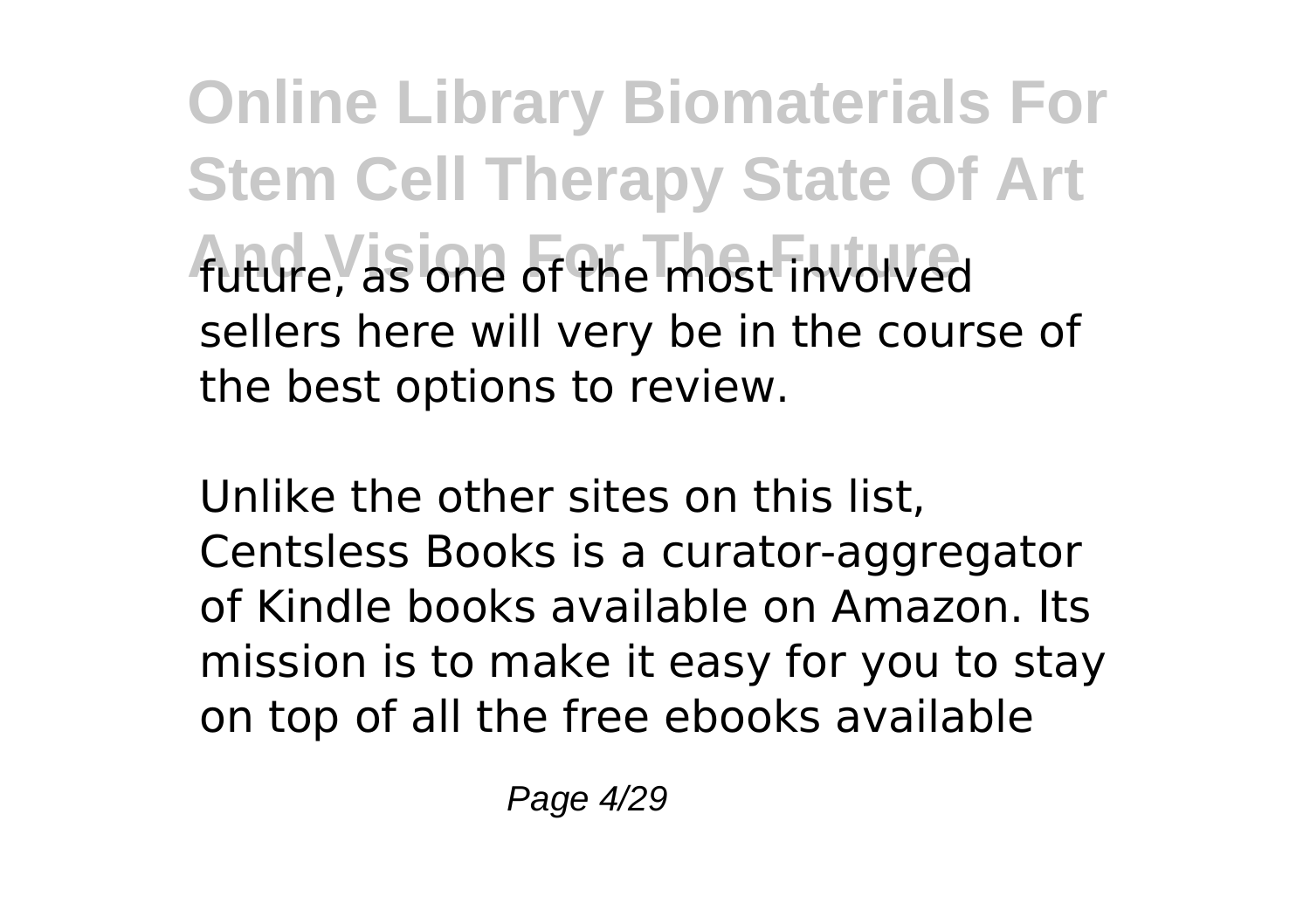**Online Library Biomaterials For Stem Cell Therapy State Of Art ADD** Misinine For The Future

**Biomaterials For Stem Cell Therapy** British researchers have developed biomaterials that better recreate the conditions required for stem cells to grow into desired cell types. Researchers at Imperial College London have used 3D printing to create biological structures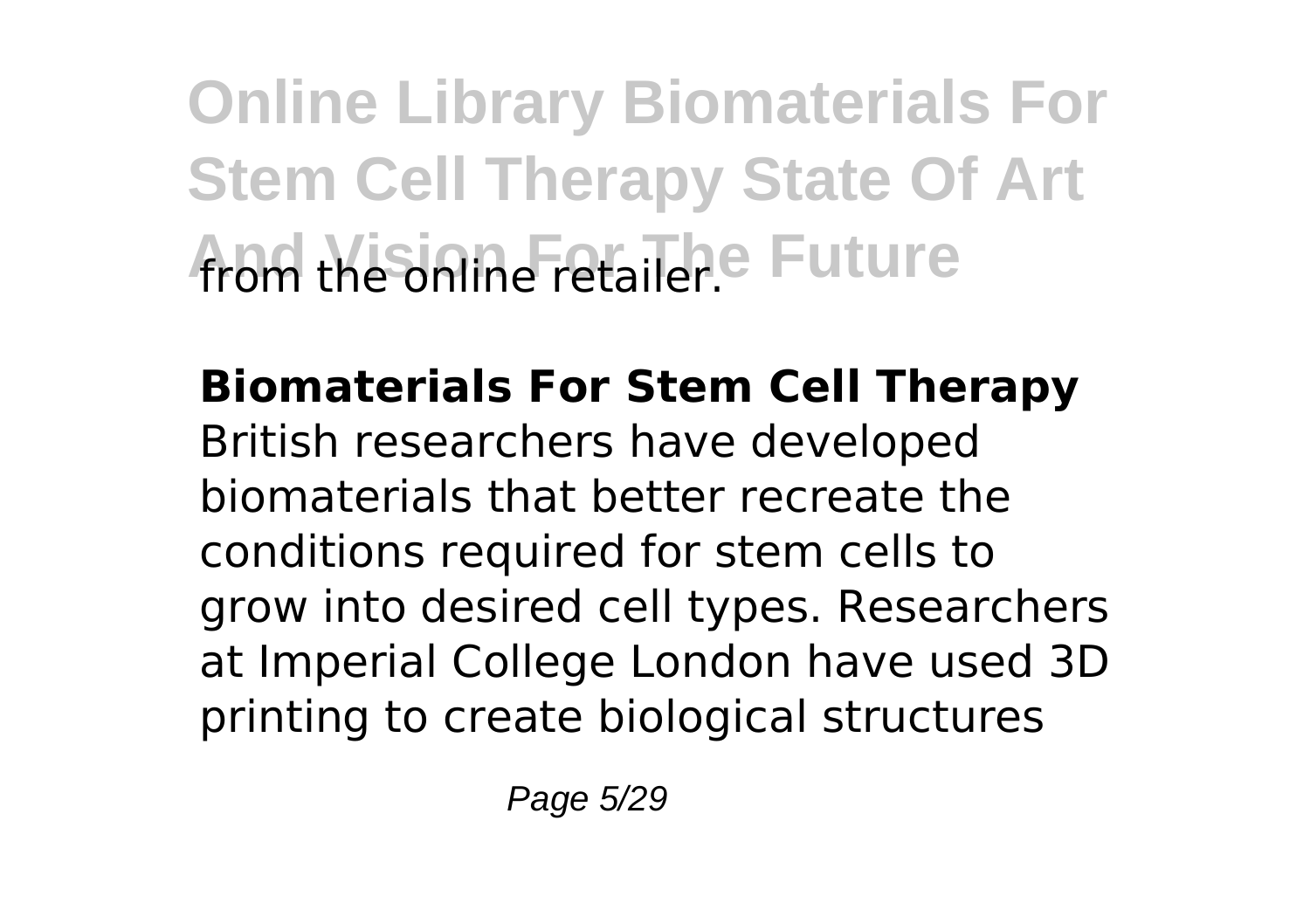**Online Library Biomaterials For Stem Cell Therapy State Of Art** that can support tissue regeneration. The study, published in Scientific Reports, outlines how the group used cryogenics - freezing - to create a biomaterial that ...

#### **These Biomaterials Could Help to Make Stem Cell Therapies ...**

2. Biomaterials guide stem cells

Page 6/29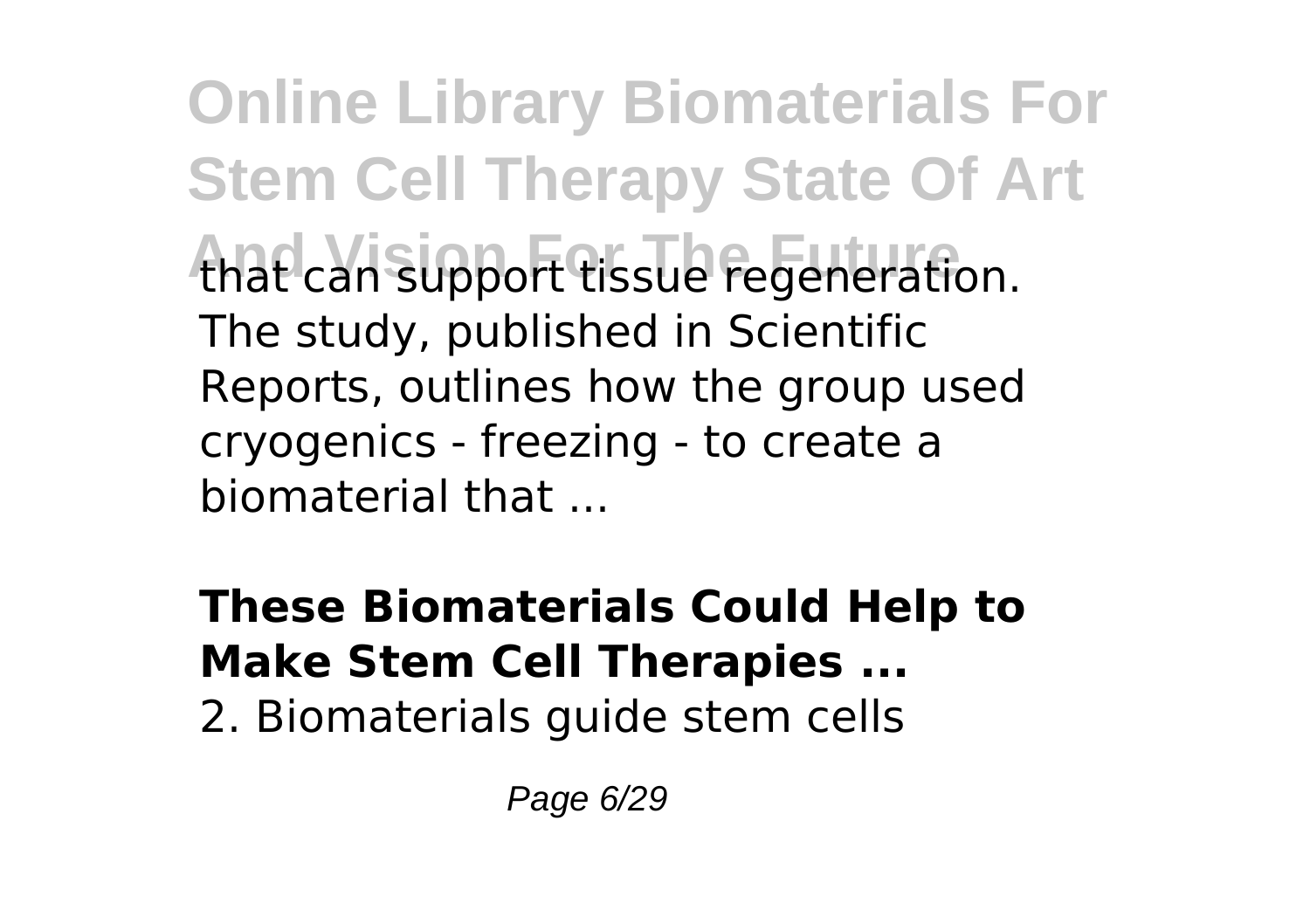**Online Library Biomaterials For Stem Cell Therapy State Of Art** *Tegarding the direction of differentiation.* Physical cues, such as the stiffness and topology of biomaterials have been recently considered to be important factors that guide the differentiation of hPSCs into specific cell types , , , , .. The stiffness of biomaterials can control cell morphology, focal adhesions, cell phenotype, and stem cell adhesion ...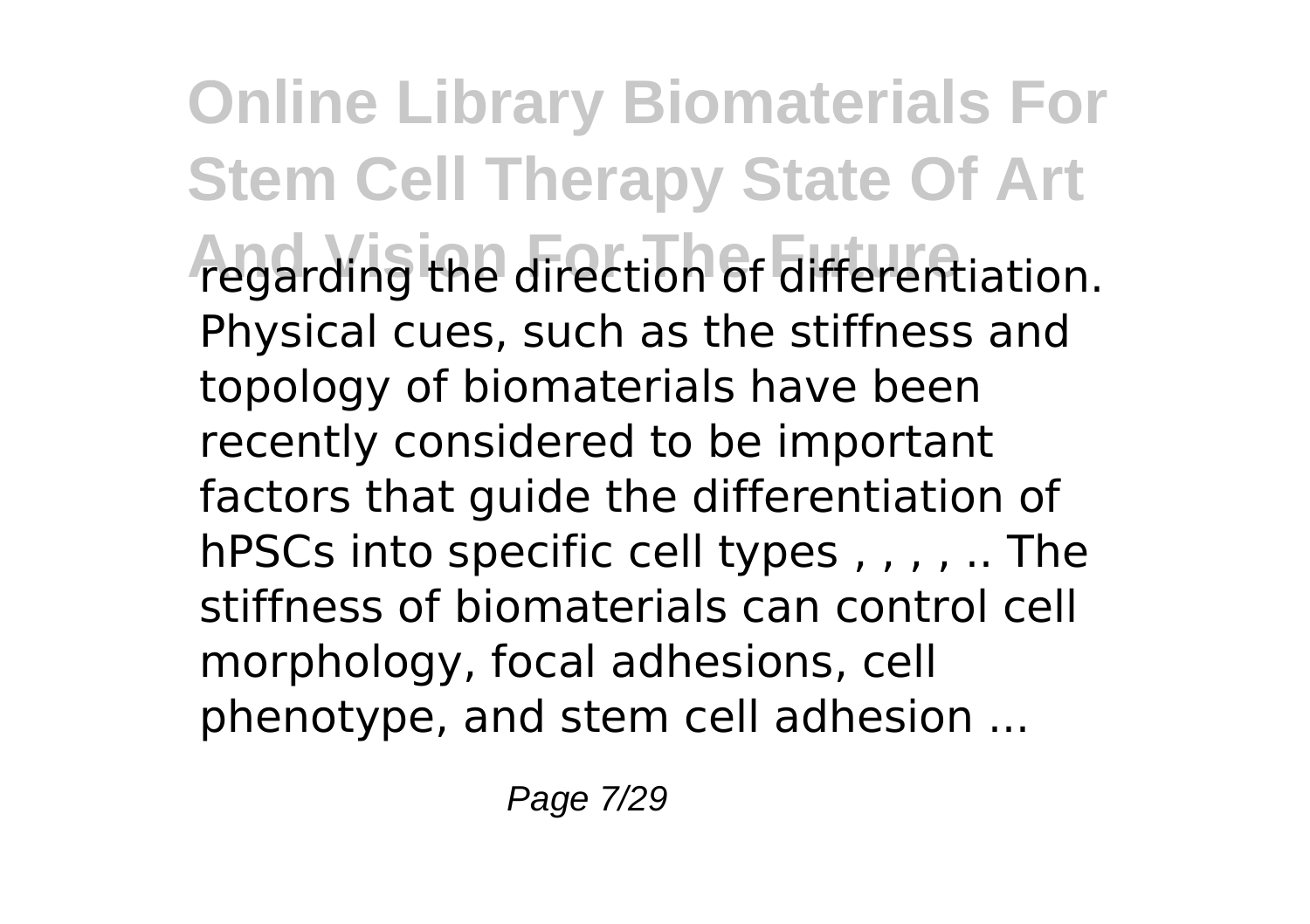# **Online Library Biomaterials For Stem Cell Therapy State Of Art And Vision For The Future**

# **Biomaterials used in stem cell therapy for spinal cord ...**

Stem cells are attached to the ECM via adhesion molecules, and cell-ECM interactions play a key role not only in cell adhesion, but cell morphology, cellcell interactions, and differentiation. This interaction between stem cells and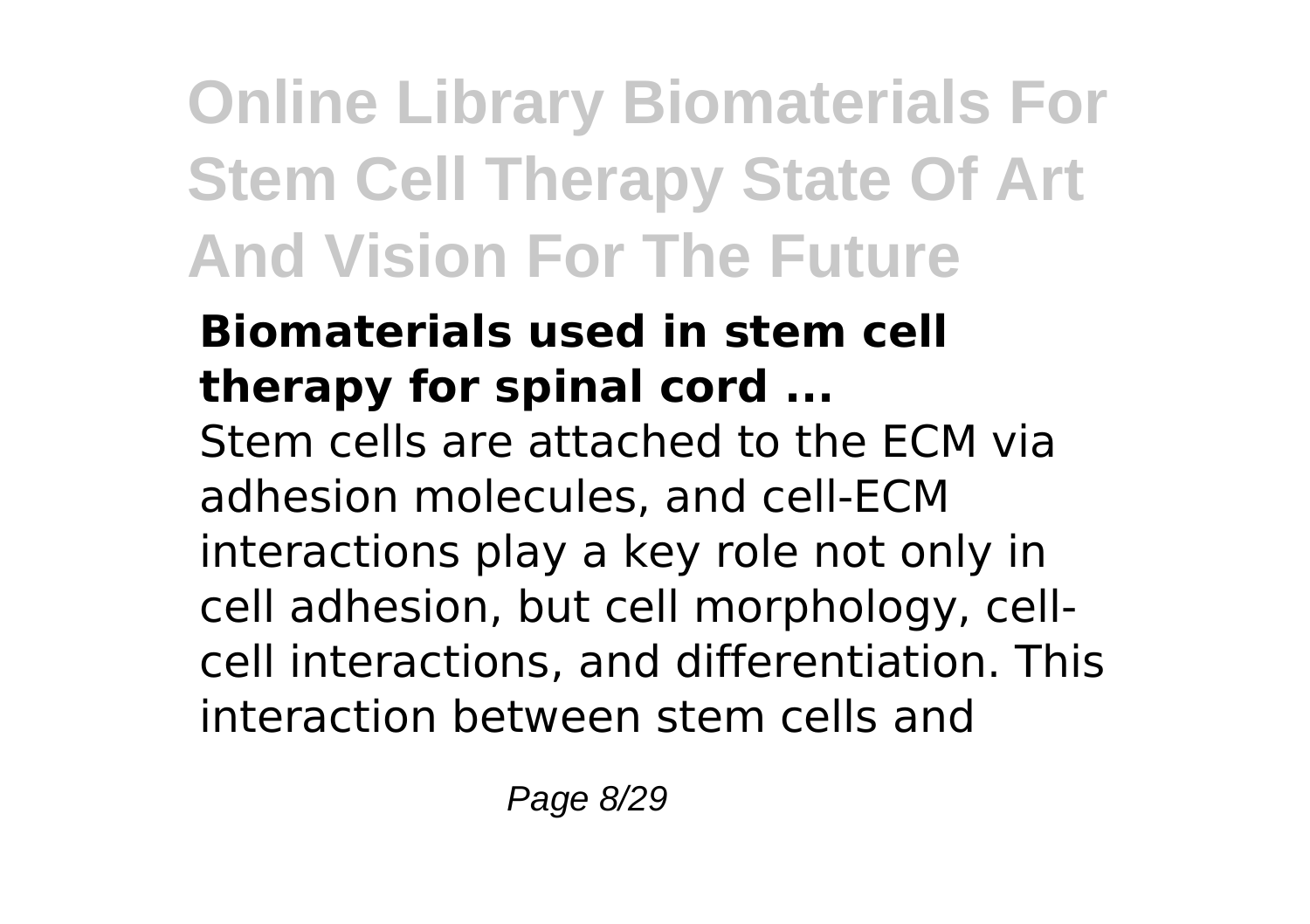**Online Library Biomaterials For Stem Cell Therapy State Of Art And Yields** is the key basis for <sup>reg</sup> influencing stem cell properties in vitro or in vivo.

# **The role of biomaterials in stem cellbased regenerative ...**

Figure 1 Multiple roles for biomaterials in stem cell TE. Biomaterials play different roles at various stages in the application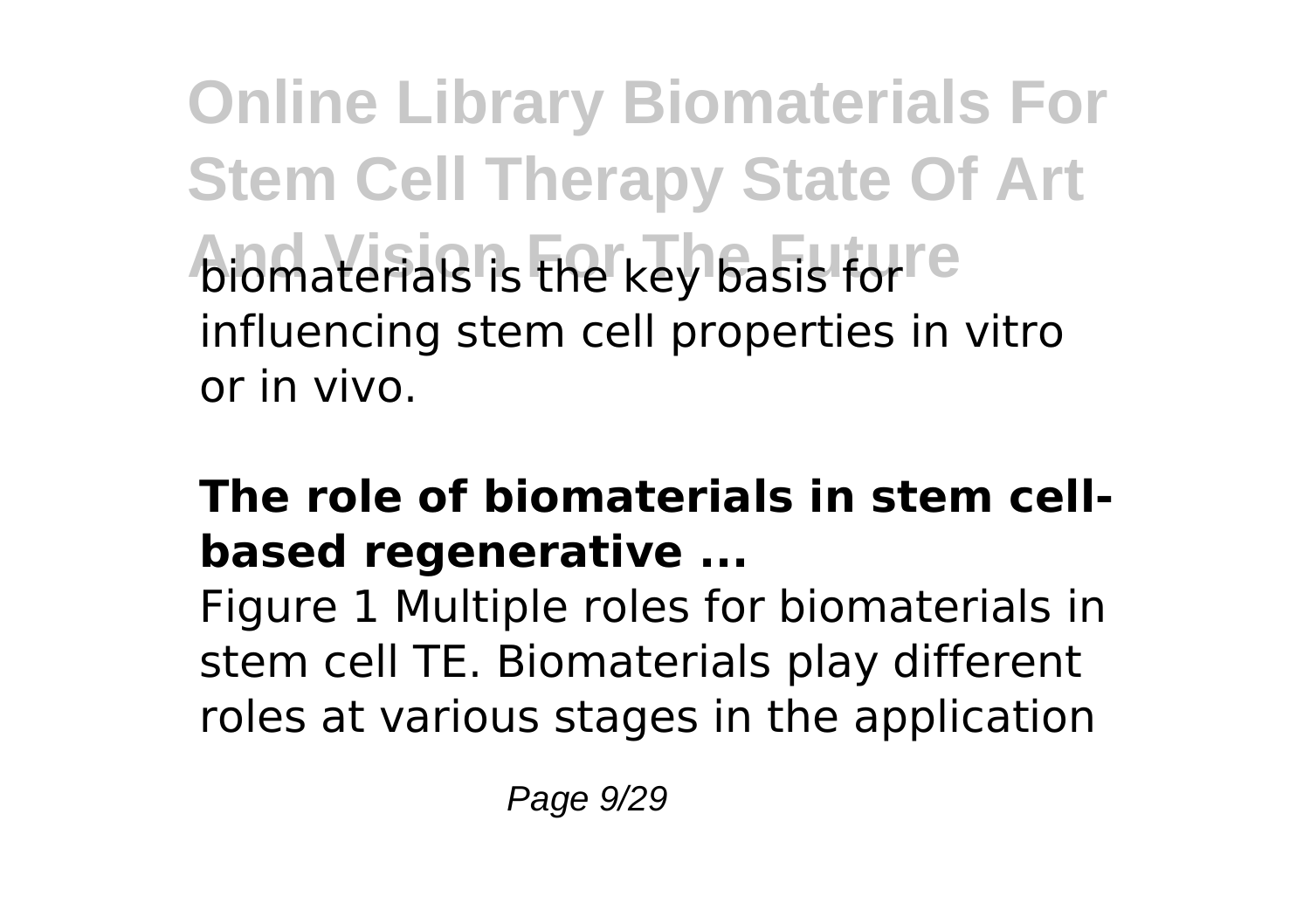**Online Library Biomaterials For Stem Cell Therapy State Of Art And Stem Cells to TE. ESCS may be derived** from blastocysts obtained by either fertilization or somatic cell nuclear transfer under xeno-free conditions on biomaterial substrates.

#### **Biomaterials Approach to Expand and ... - Molecular Therapy** Biomaterials and Stem Cells in

Page 10/29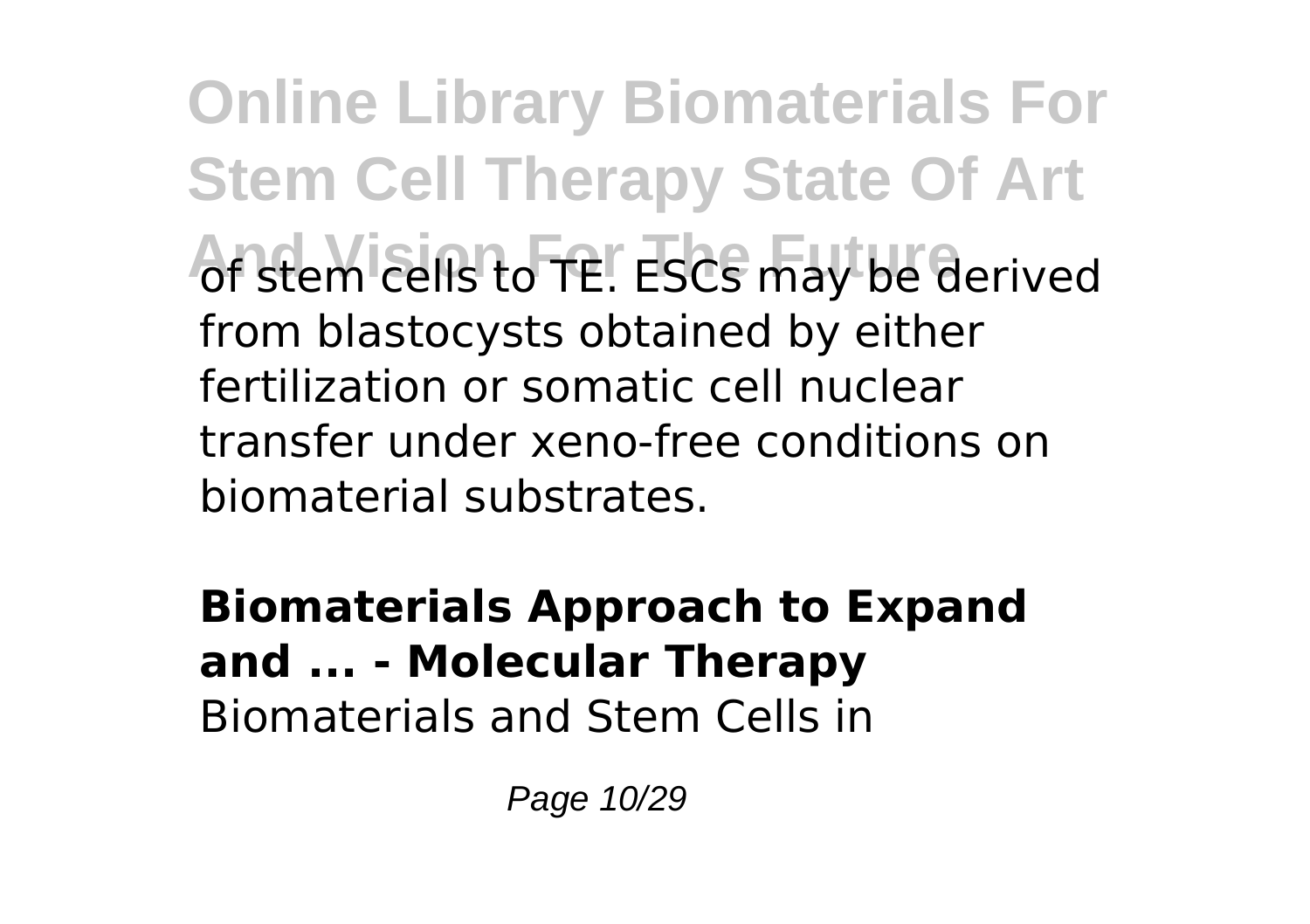**Online Library Biomaterials For Stem Cell Therapy State Of Art And Vision For The Future** Regenerative Medicine explores a range of applications for biomaterials and stem cell therapy and describes recent research on suitable cell scaffolds and substrates for tissue repair and reconstruction. Featuring contributions by experts in the field, the book explores important scientific and clinical aspects.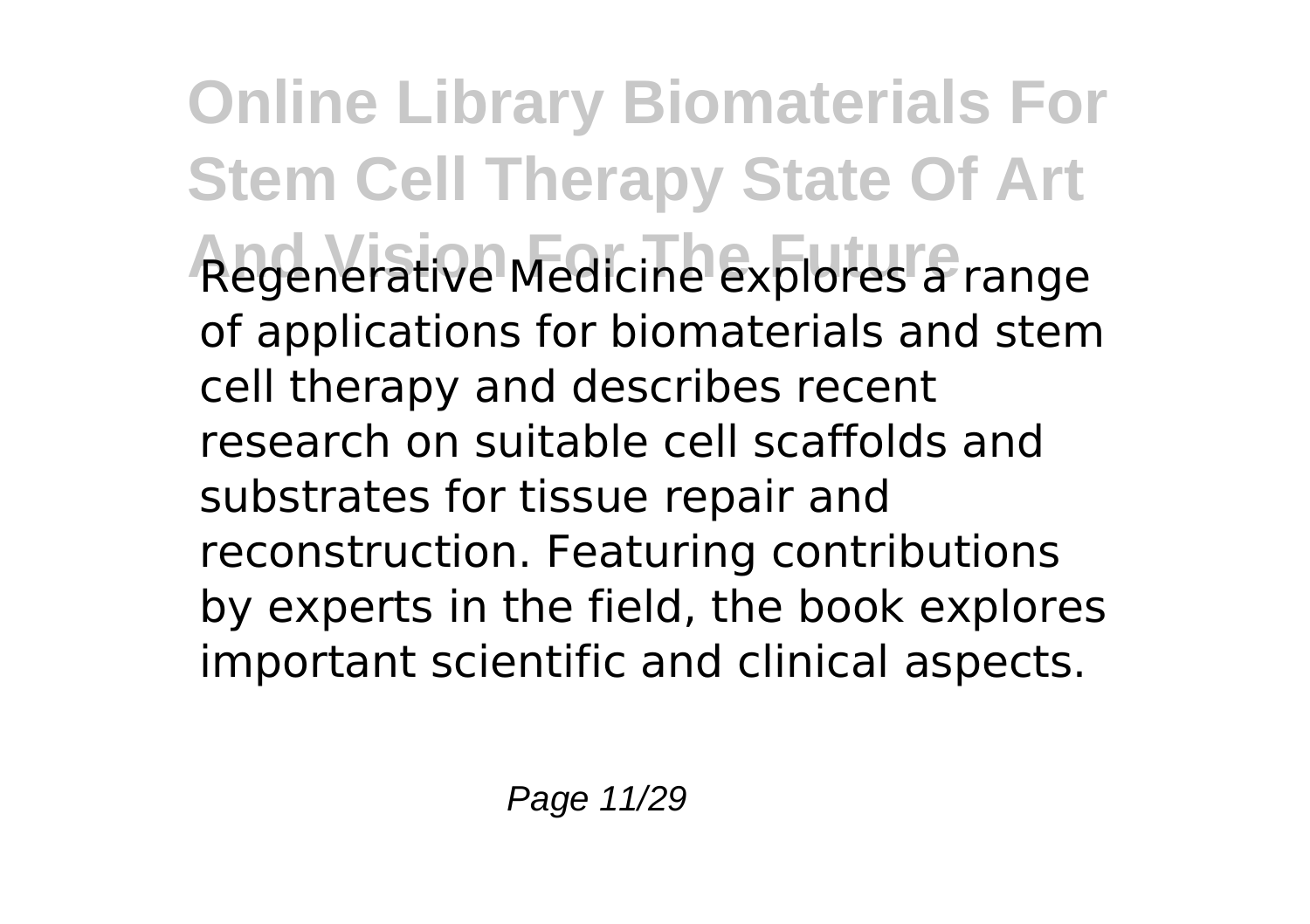**Online Library Biomaterials For Stem Cell Therapy State Of Art And Vision For The Future Biomaterials and Stem Cells in Regenerative Medicine - 1st ...** 3D bioprinting for tissue engineering. Biomaterial scaffolds can be used as structural components for different parts of tissues, such as blood vessels, skin, and corneal tissues [42, 43].Making 3D scaffolds and culturing stem cells on them improves the regenerative activity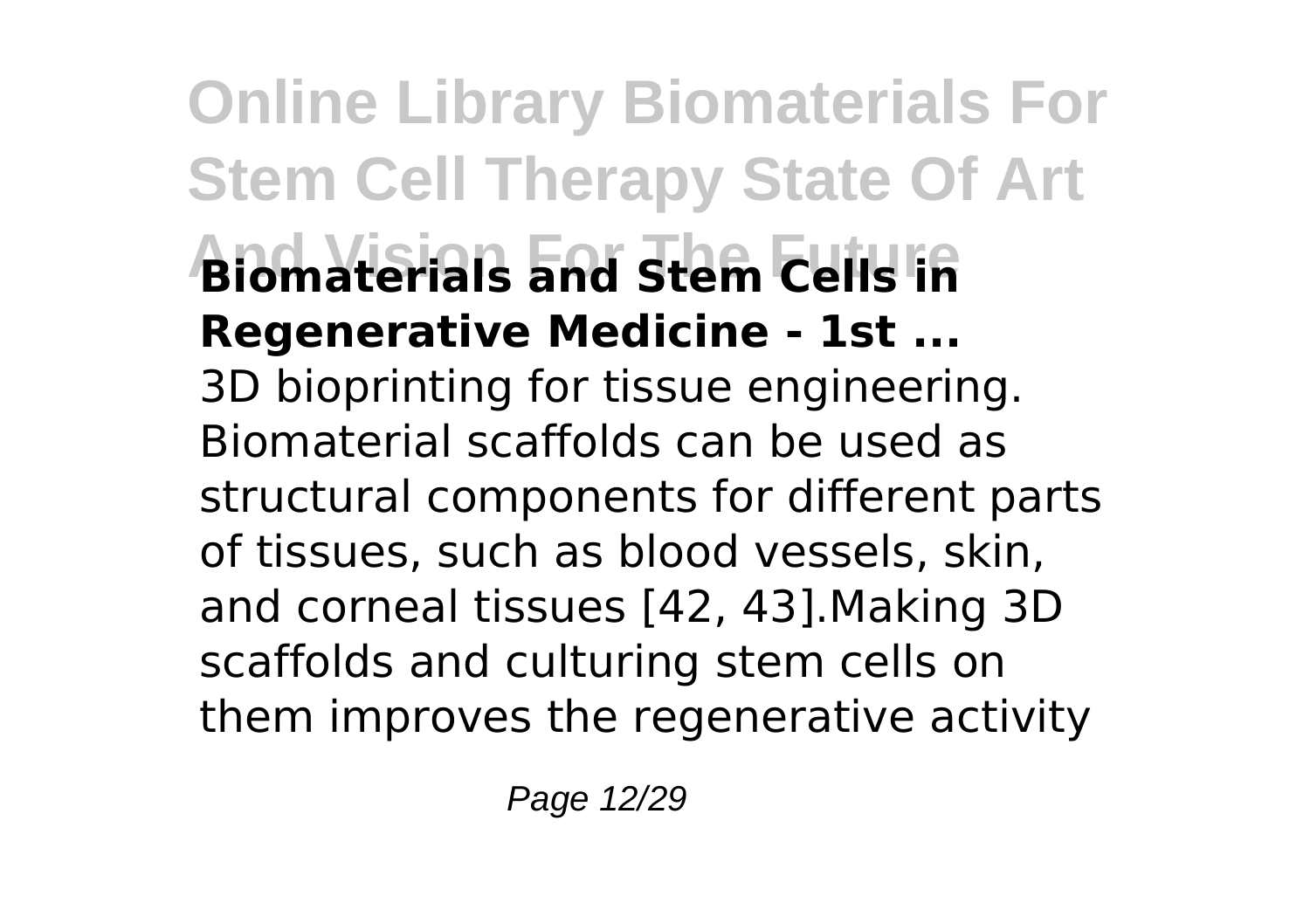**Online Library Biomaterials For Stem Cell Therapy State Of Art** of stem cells for damaged bone and cartilage.

#### **Recent advances in stem cell ... - Biomaterials Research**

The aim of this review is to provide an overview of the biomaterial scaffolds that have been investigated to support stem cells from the apical papilla in

Page 13/29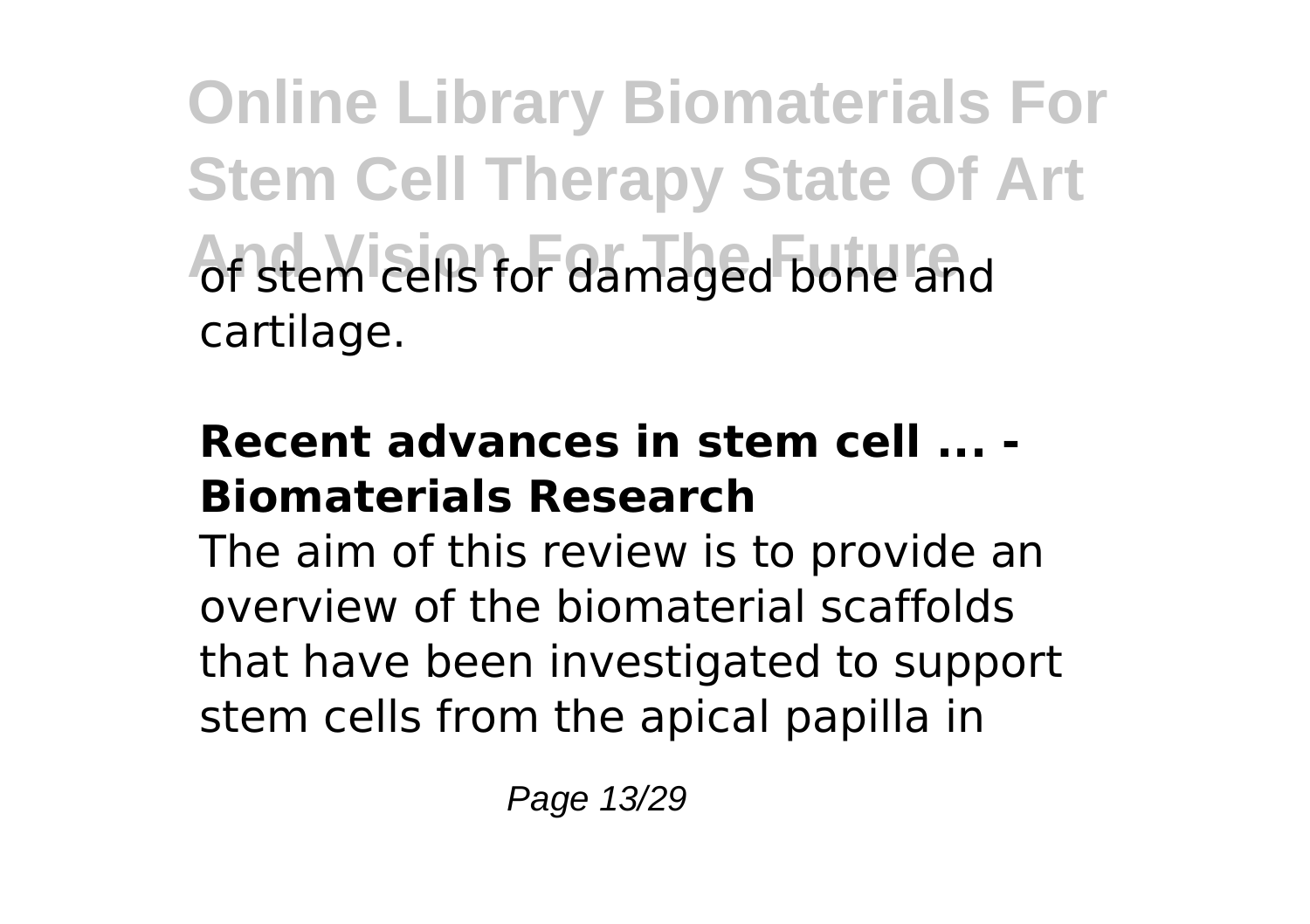**Online Library Biomaterials For Stem Cell Therapy State Of Art And Vision For The Future** regenerative endodontic therapy and to identify potential biomaterials for future research.

# **Biomaterials and Scaffold Design Strategies for ...**

Combining stem cells with biomaterial scaffolds provides a promising strategy for engineering tissues and cellular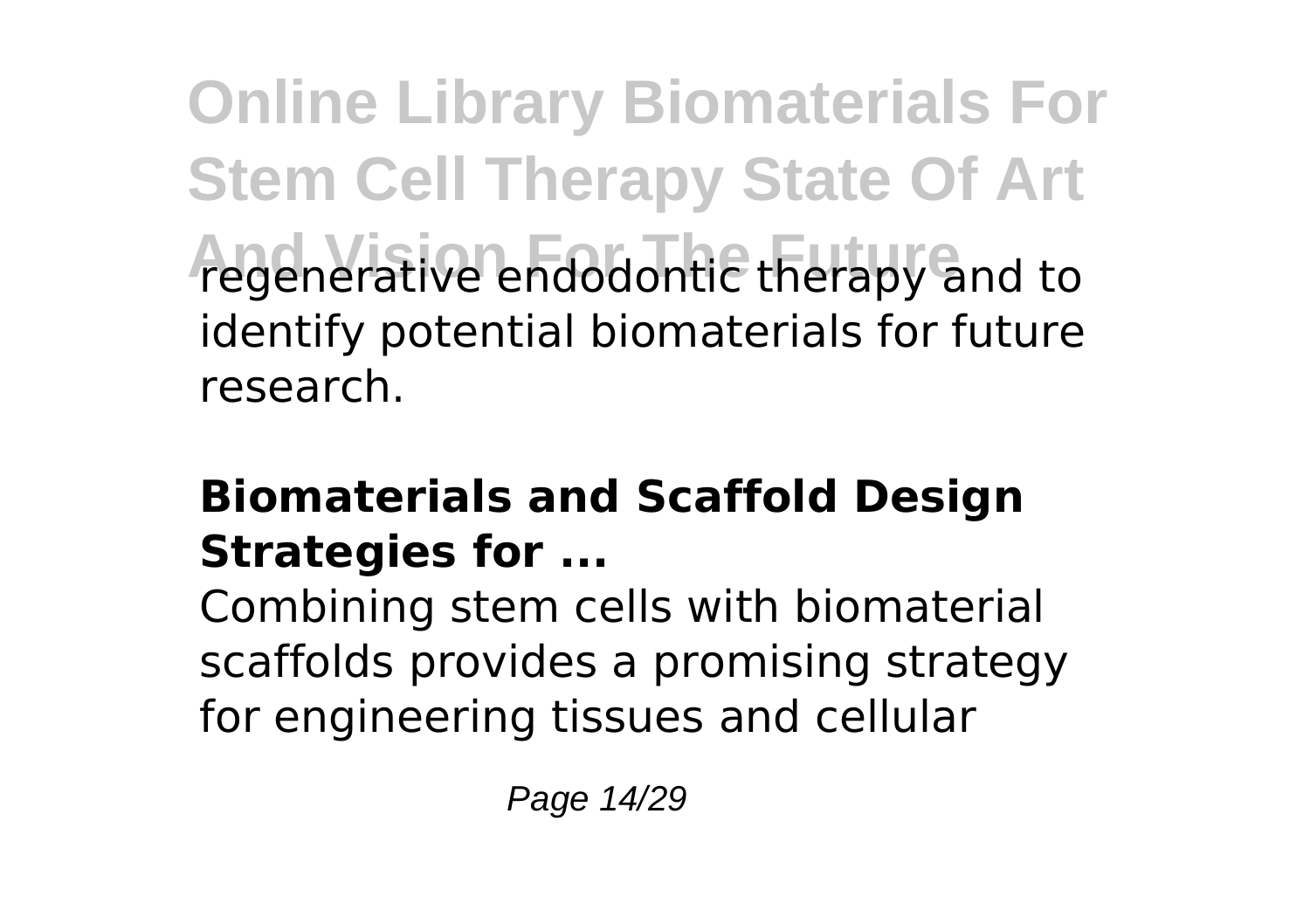**Online Library Biomaterials For Stem Cell Therapy State Of Art And Vision For The Future** delivery. This review seeks to describe the current types of scaffolds and evaluate their use in combination with stem cells for tissue engineering applications.

# **Combining stem cells and biomaterial scaffolds for ...**

Biomaterials strategies for effective cell

Page 15/29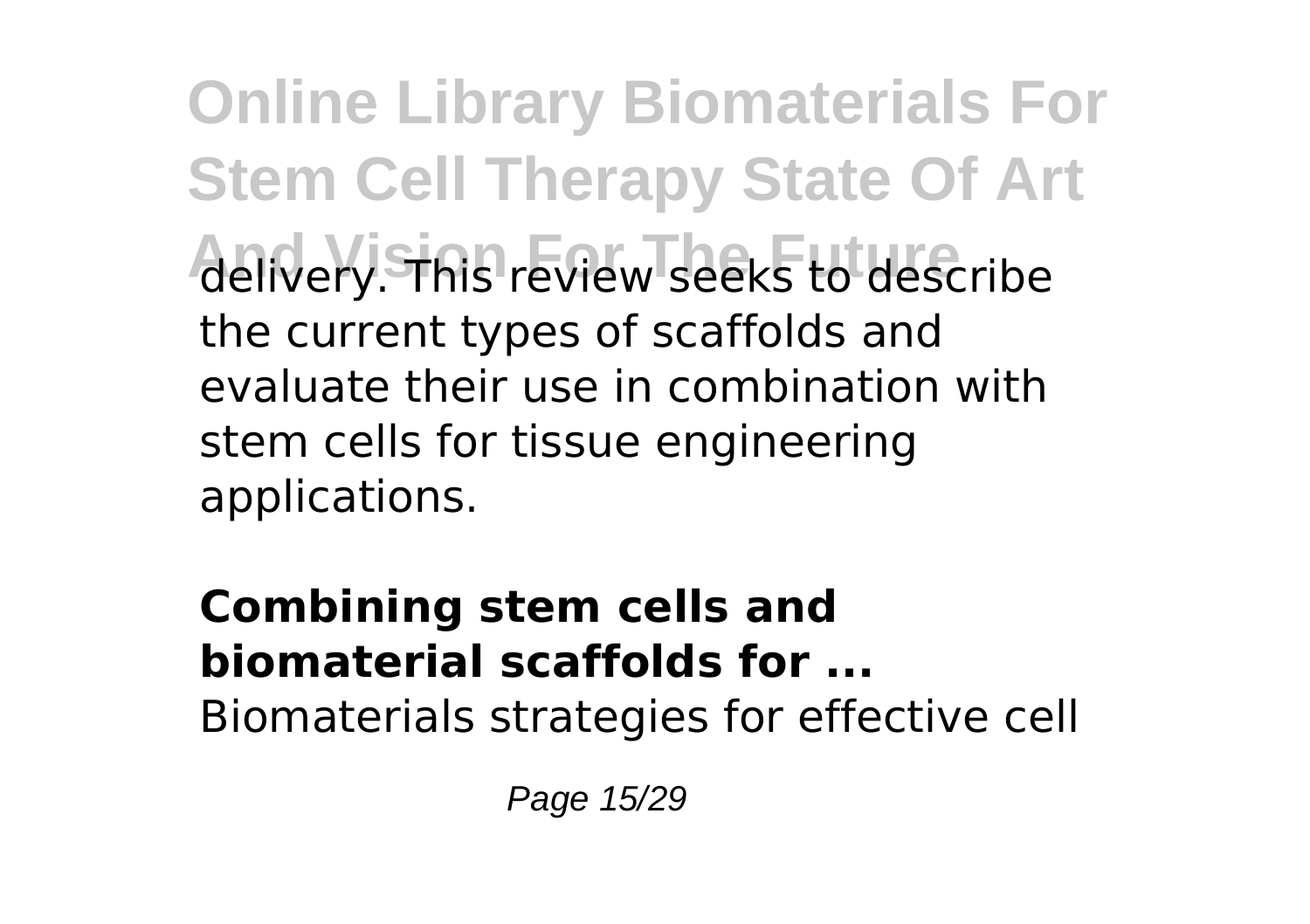**Online Library Biomaterials For Stem Cell Therapy State Of Art** fate change. Biomaterials are synthetic or natural materials that can contact and integrate with biological system, but should not be harmful to the patient when performing intended functions [].A proper regulation of cell fate including stem cell or reprogramming of mature cell is the key issue in regenerative cell therapy.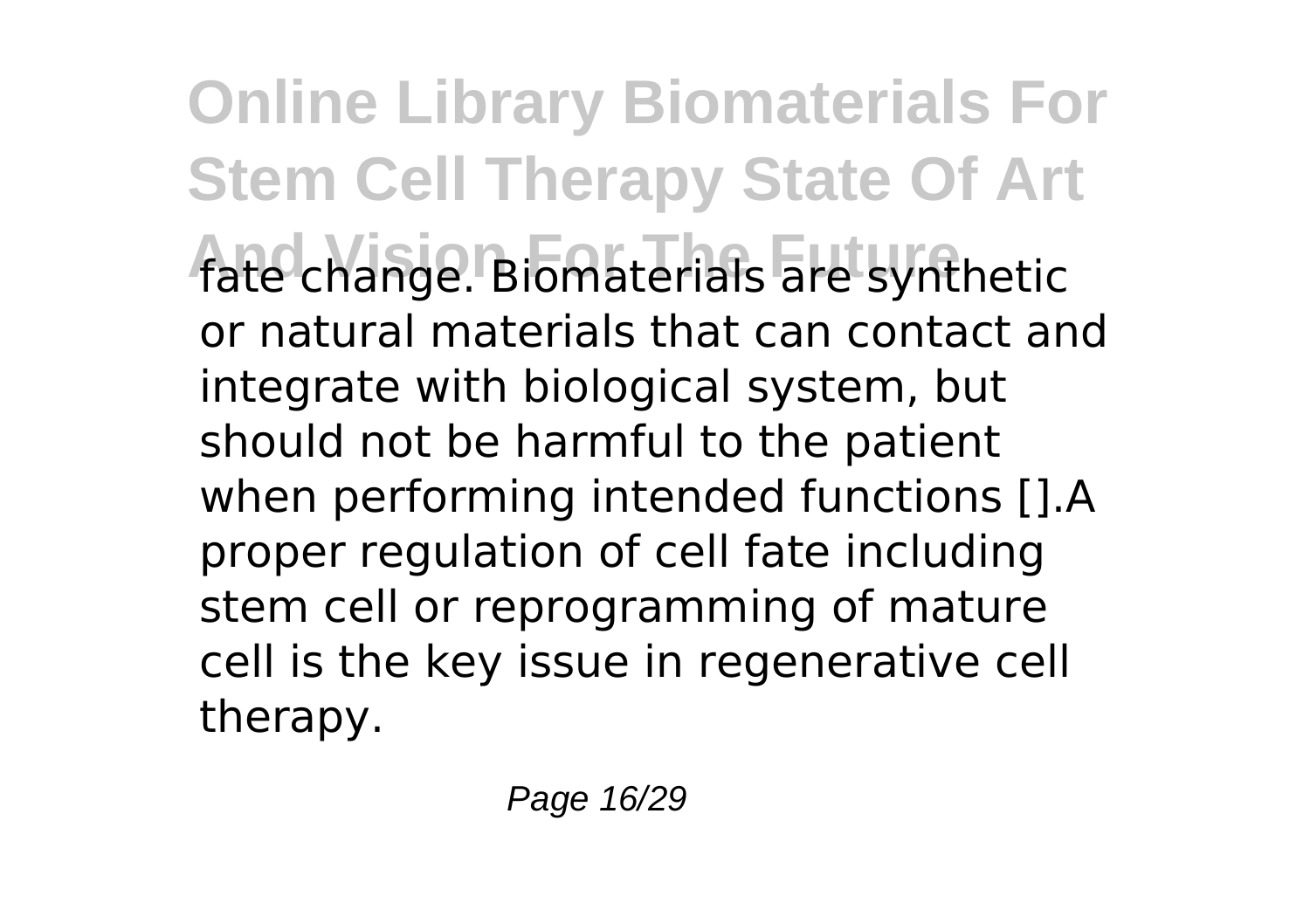# **Online Library Biomaterials For Stem Cell Therapy State Of Art And Vision For The Future**

#### **Direct reprogramming and biomaterials for controlling cell ...**

Tissue engineering and regenerative medicine can provide a novel treatment regime based on the use of synthetic biomaterials, which may be constructed into three-dimensional implants and combined with biologics (such as cells

Page 17/29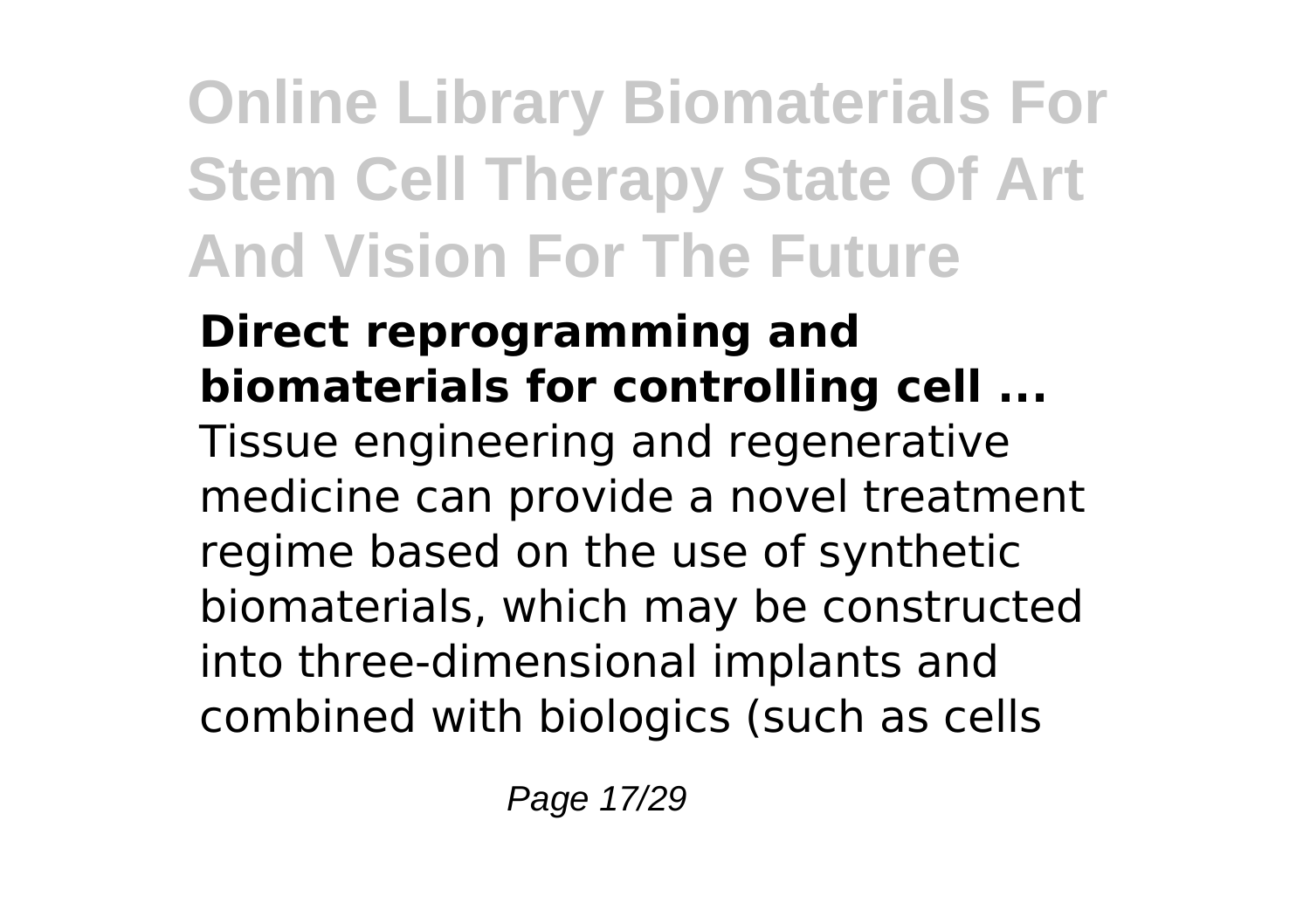**Online Library Biomaterials For Stem Cell Therapy State Of Art And Vision For The Future** and/or bioactive molecules).

# **Biomechanics, biomaterials, cell therapy and tissue ...**

Stem cells have recently emerged as an important candidate for cell therapy. However, some major limitations still exist such as a small quantity of cell supply, senescence, and insufficient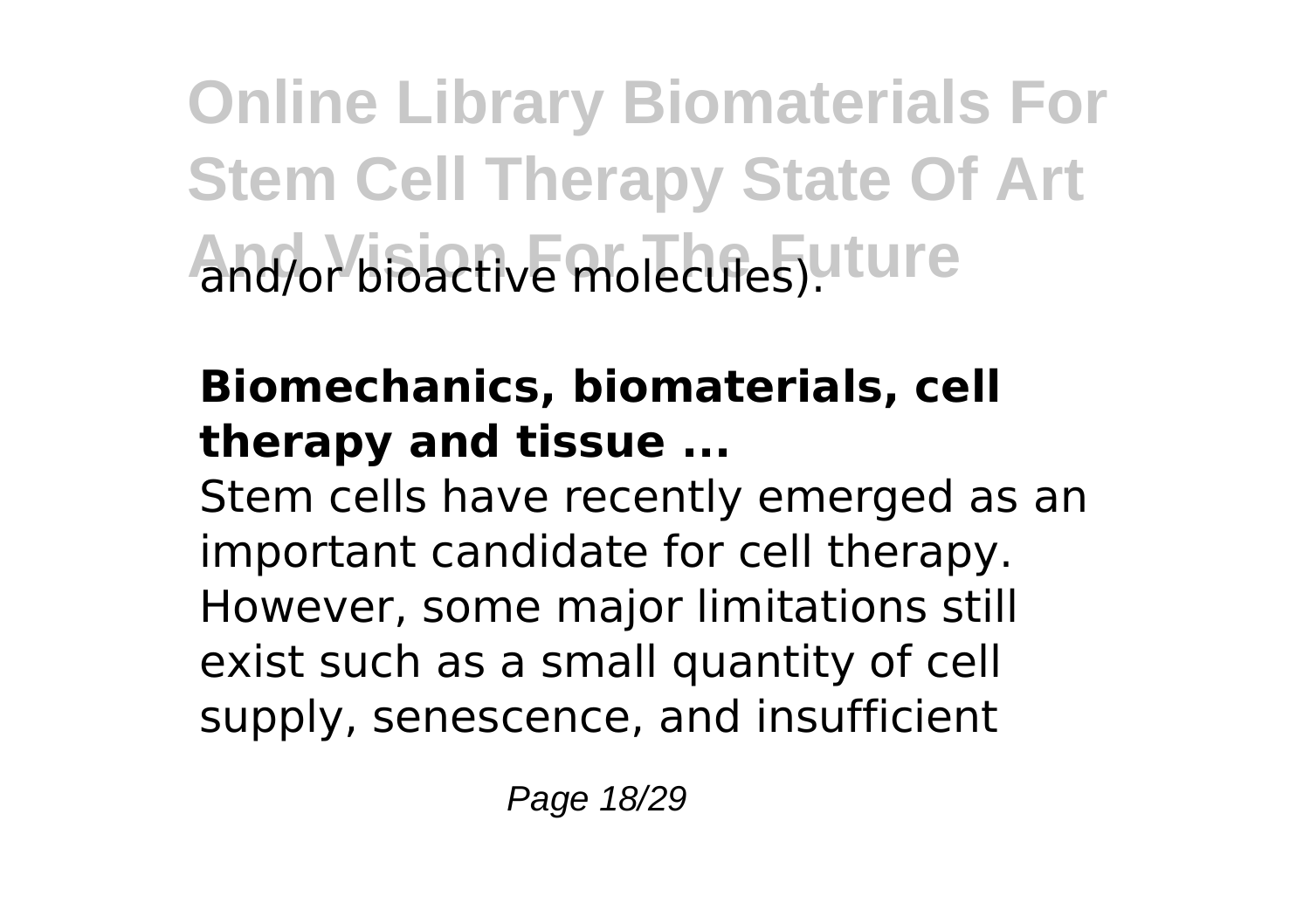**Online Library Biomaterials For Stem Cell Therapy State Of Art And And The Future And The Future** differentiation efficiency. Therefore, there is an unmet need to control stem cell behavior for better clinical performance. Since native microenvironment factors including stem cell niche, genetic factors ...

### **Direct Control of Stem Cell Behavior Using Biomaterials ...**

Page 19/29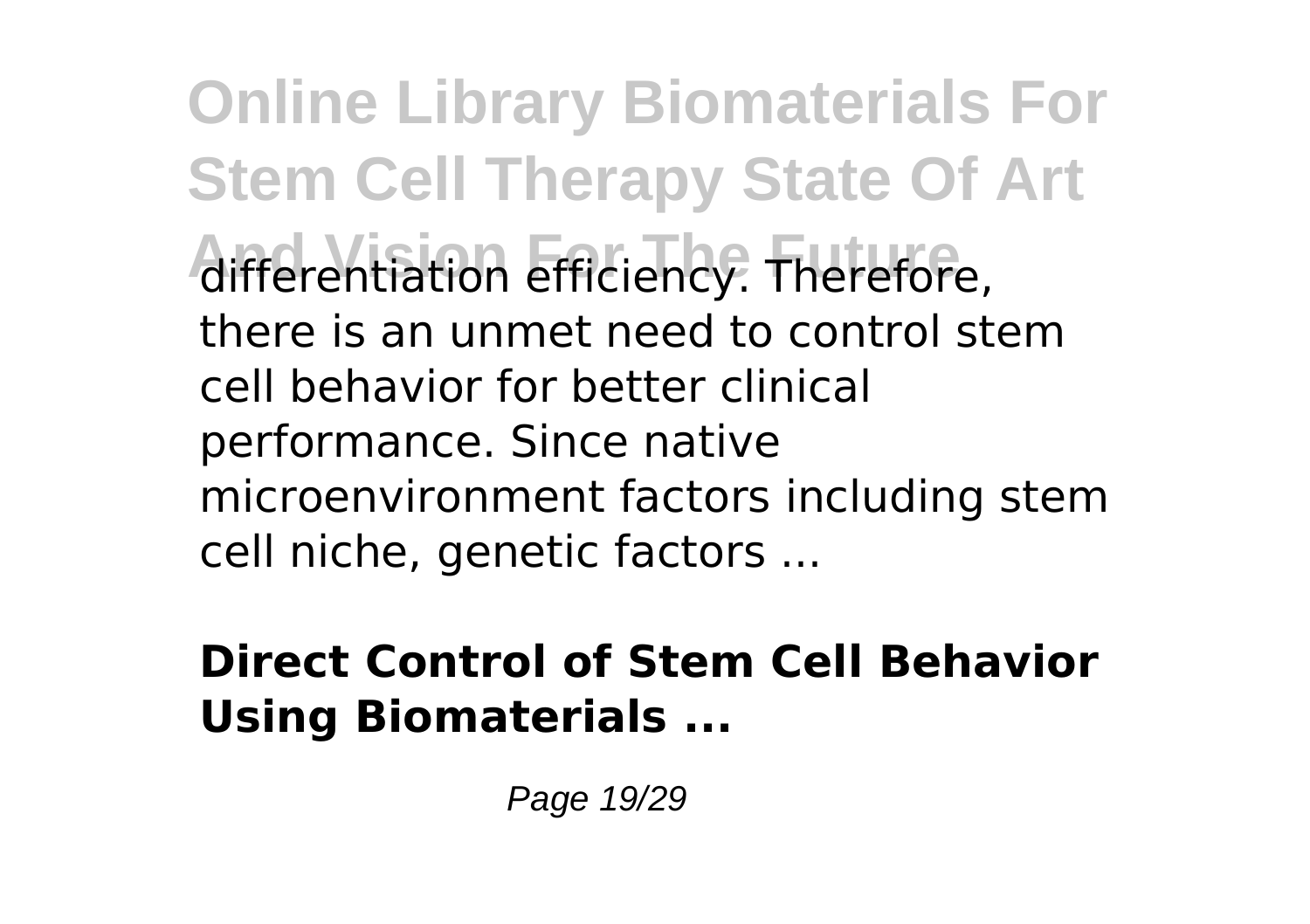**Online Library Biomaterials For Stem Cell Therapy State Of Art** The biomaterial can be delivered<sup>e</sup> minimally invasively in the form of tiny capsules loaded with stem cells. Each capsule is only 1.5 mm in size and contains approximately 30,000 cells.

#### **Alginate Biomaterial Evades Immune System to Enhance Stem ...** 2. Stem Cells to Heal Damaged Heart.

Page 20/29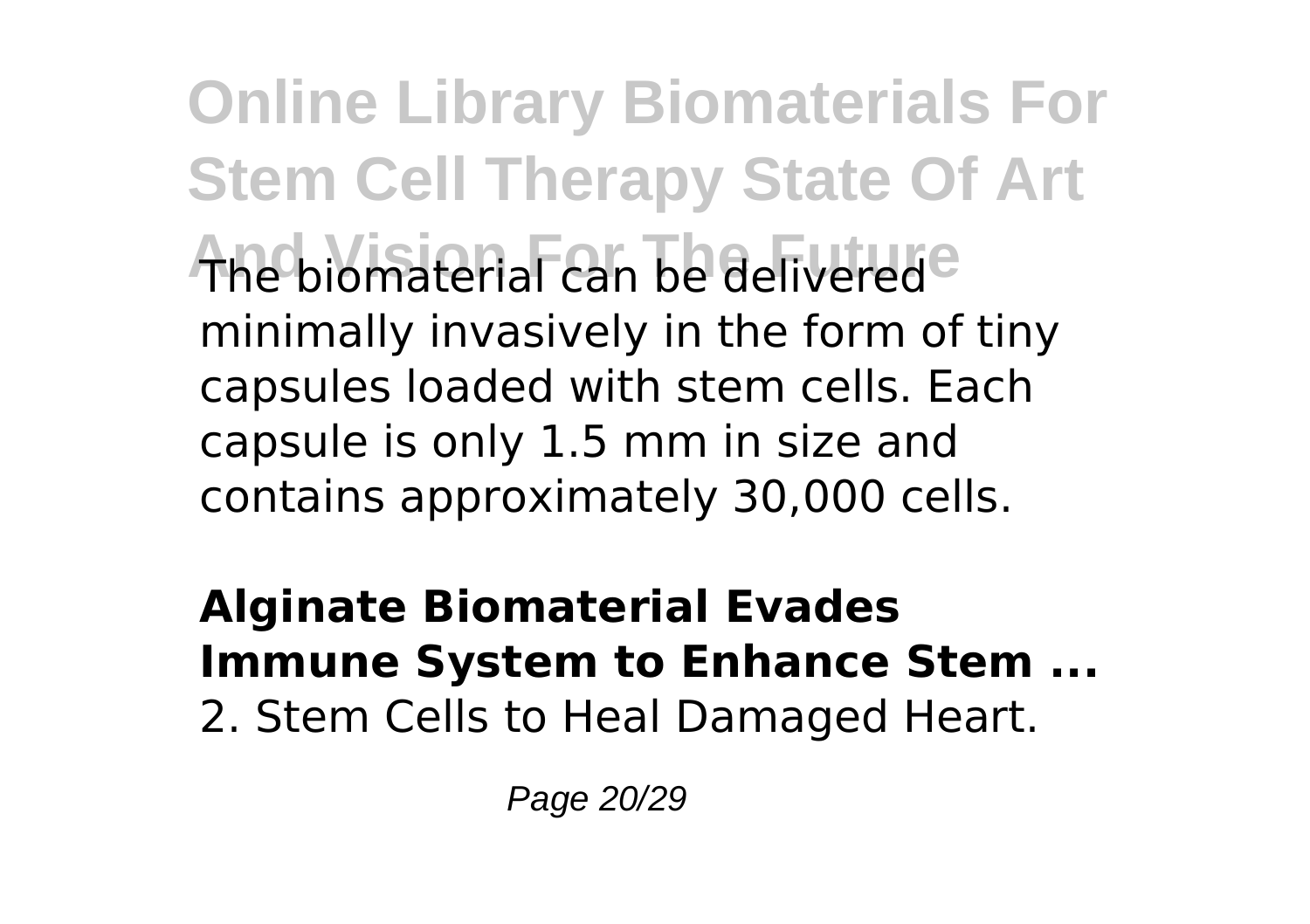**Online Library Biomaterials For Stem Cell Therapy State Of Art Atem cells are undifferentiated cells that** exist in various regions of the body and have two main roles. The first is growth for embryos and tissue maintenance and the second is regeneration and repair for adults. [] There are several properties that stem cell types must exhibit in order to be selected as candidates for cardiac therapy.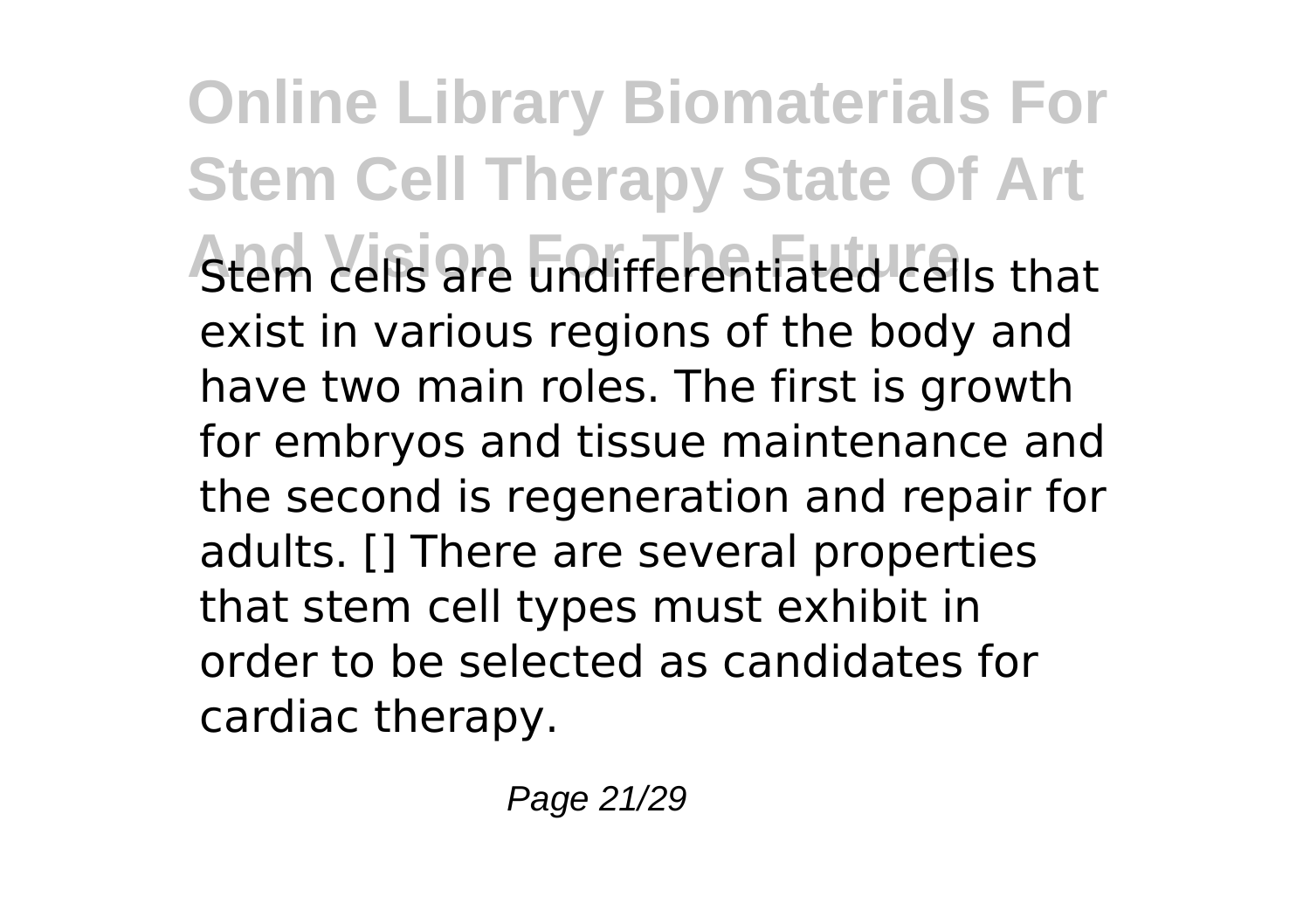# **Online Library Biomaterials For Stem Cell Therapy State Of Art And Vision For The Future**

# **Engineered Biomaterials to Enhance Stem Cell-Based Cardiac ...**

These dressing materials can include natural, modified and synthetic polymers, as well as their mixtures or combinations. This review paper will give a summary of some of the recent advances on the application of stem

Page 22/29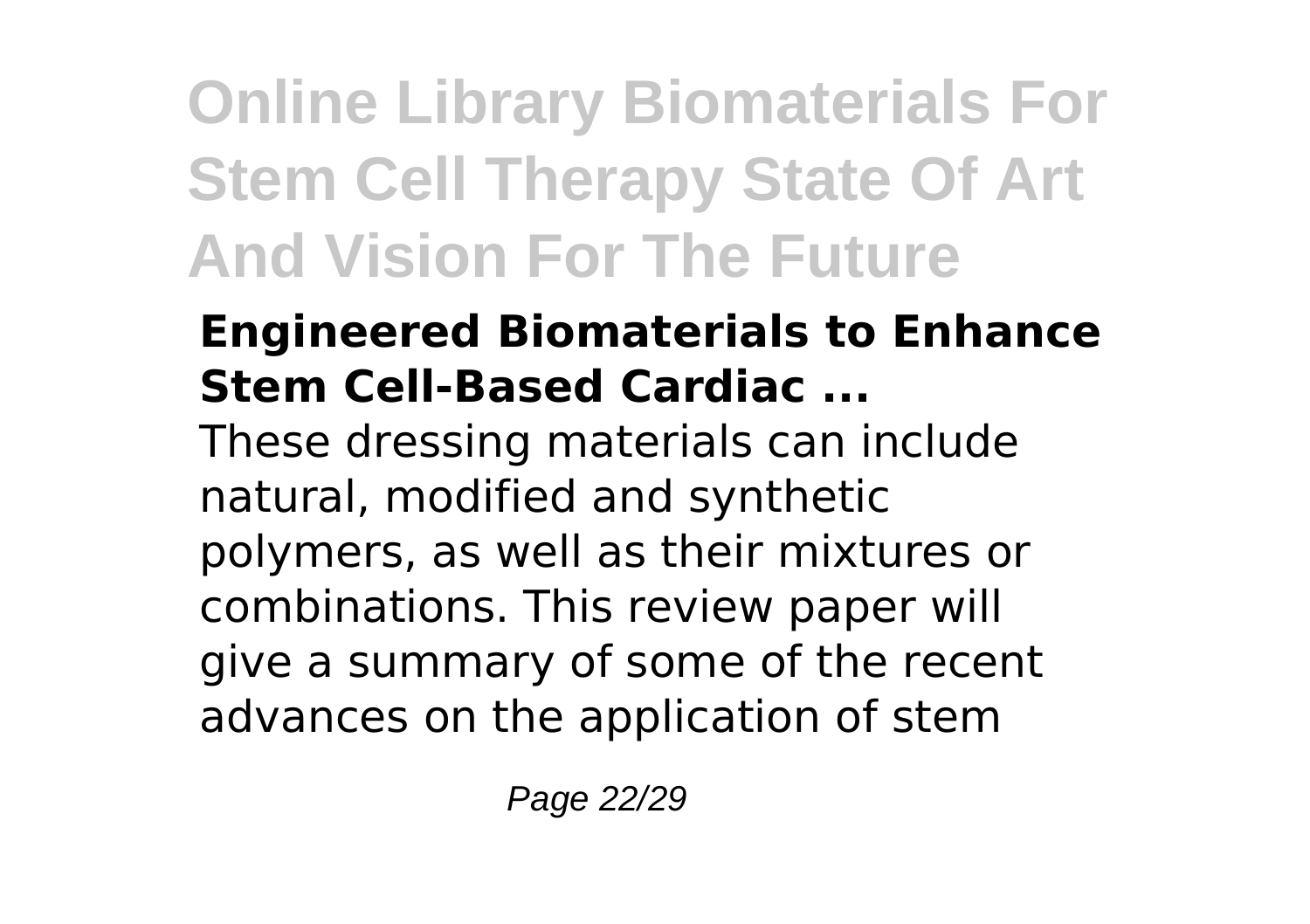**Online Library Biomaterials For Stem Cell Therapy State Of Art And Vision For The Future** cells, biomaterials and growth factors in the treatment of diabetic ulcer wound. PMID: 28355923 [Indexed for MEDLINE]

# **Diabetic ulcer regeneration: stem cells, biomaterials ...**

Biomaterials and Stem Cell Therapies for Injuries Associated to Skeletal Muscular Tissues. By Tiago Pereira, Andrea

Page 23/29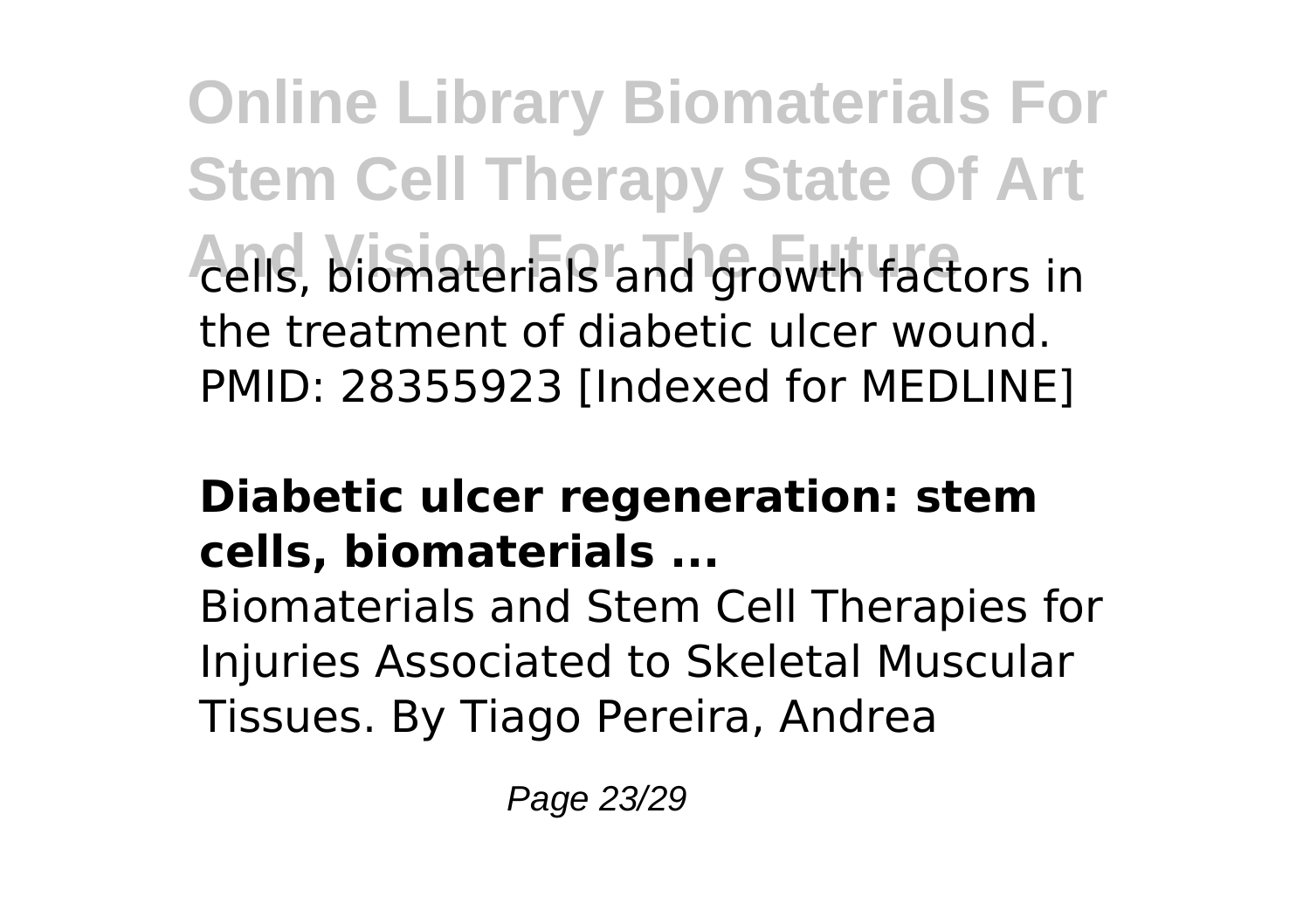**Online Library Biomaterials For Stem Cell Therapy State Of Art Gärtner, Trina Amorim, ... Differentiation** potential of MSCs in multilineage endstage cells has been proven, so as the treatment potential in musculoskeletal disorders [97, 98].

### **Biomaterials and Stem Cell Therapies for Injuries ...**

Biomaterials is an international journal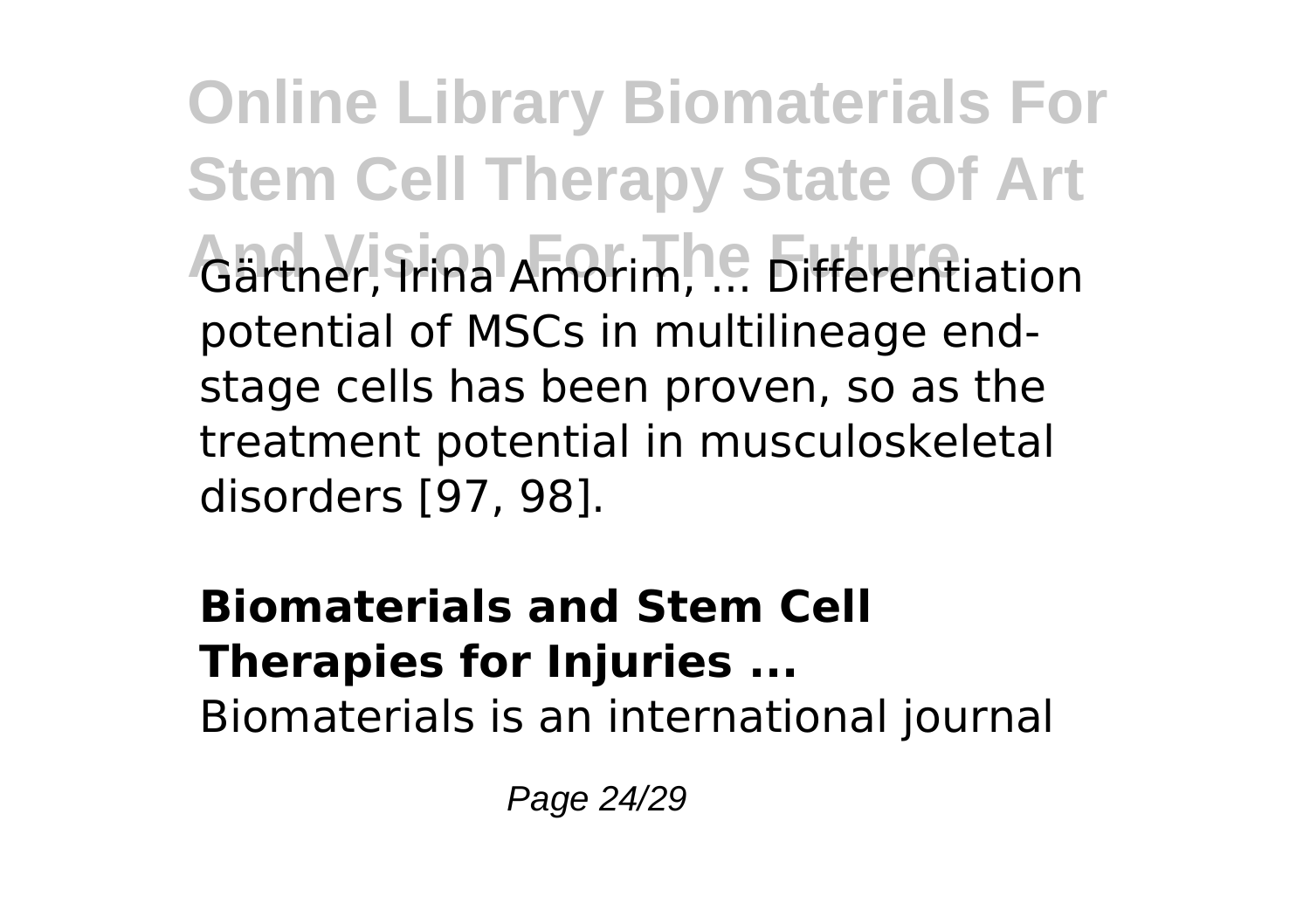**Online Library Biomaterials For Stem Cell Therapy State Of Art And Covering the science and clinical** e application of biomaterials. A biomaterial is now defined as a substance that has been engineered to take a form which, alone or as part of a complex system, is used to direct, by control of interactions with components of living systems, the course of any therapeutic or diagnostic procedure.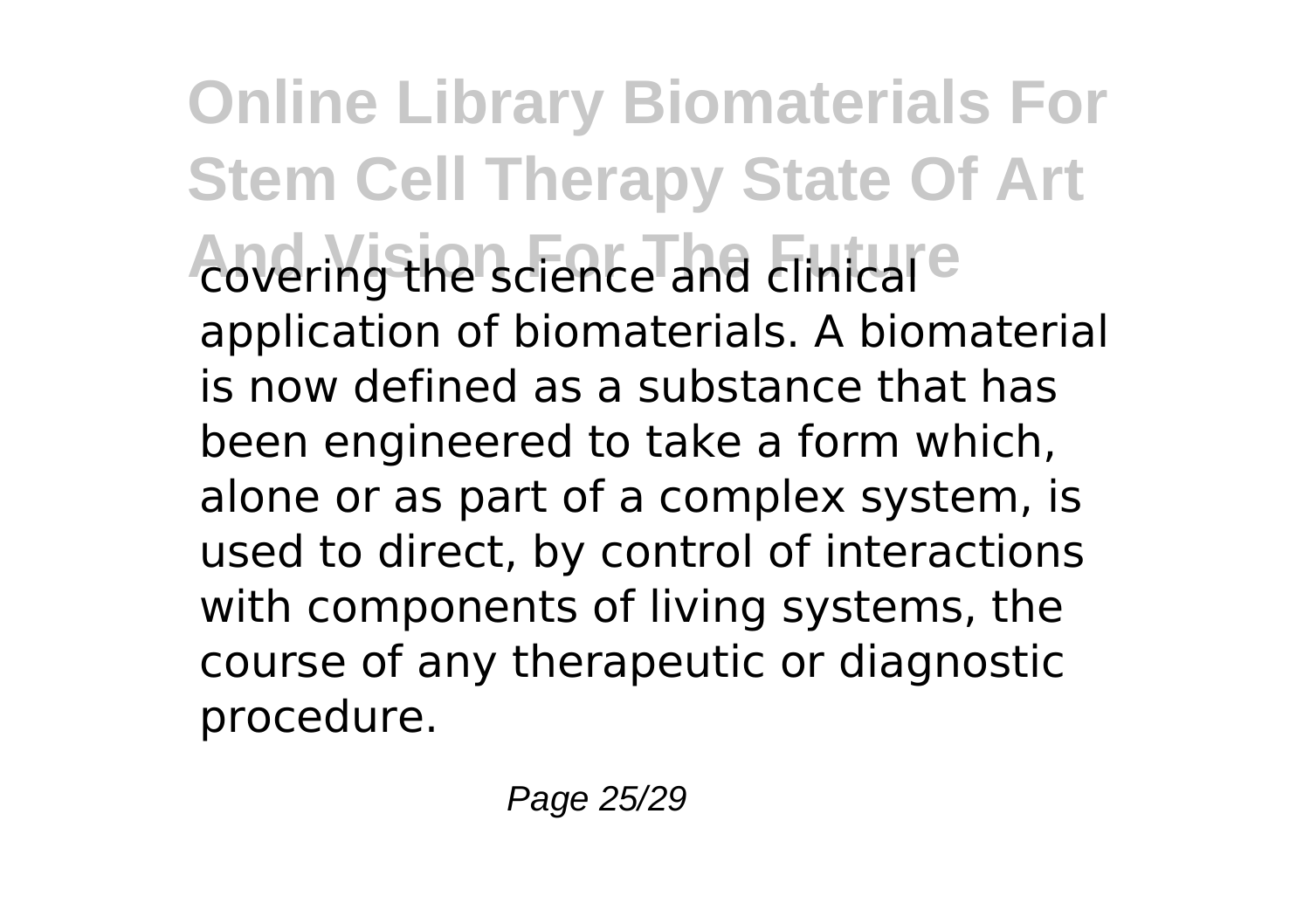# **Online Library Biomaterials For Stem Cell Therapy State Of Art And Vision For The Future**

**Biomaterials - Journal - Elsevier** Stem-cell therapy is the use of stem cells to treat or prevent a disease or condition. As of 2016, the only established therapy using stem cells is hematopoietic stem cell transplantation. This usually takes the form of a bonemarrow transplantation, but the cells

Page 26/29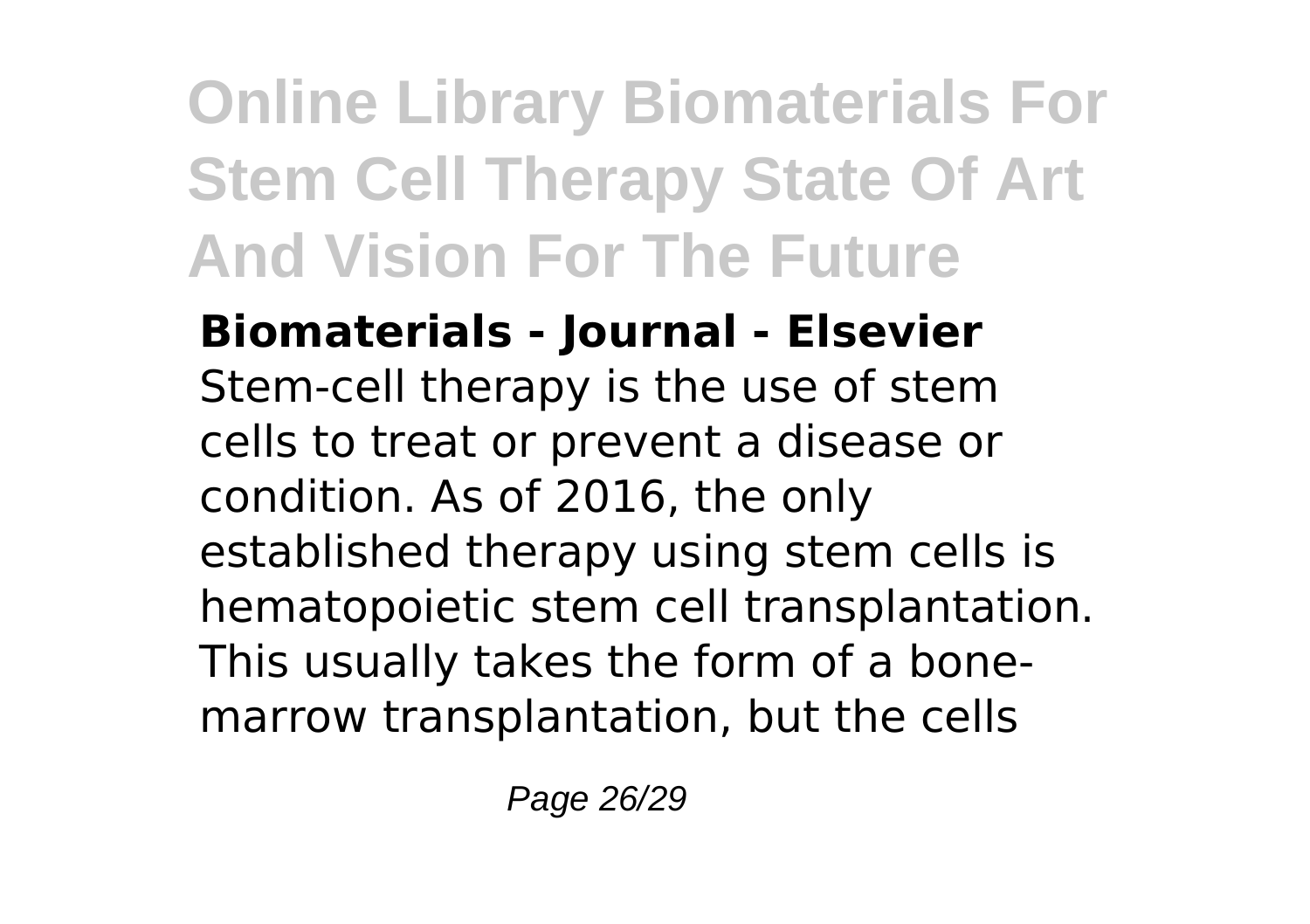**Online Library Biomaterials For Stem Cell Therapy State Of Art And Vision For The Future** can also be derived from umbilical cord blood.Research is underway to develop various sources for stem cells as well as to apply ...

# **Stem-cell therapy - Wikipedia**

The cytoprotective properties of the hydrogel could maintain the viability and function of the cells. This biomaterial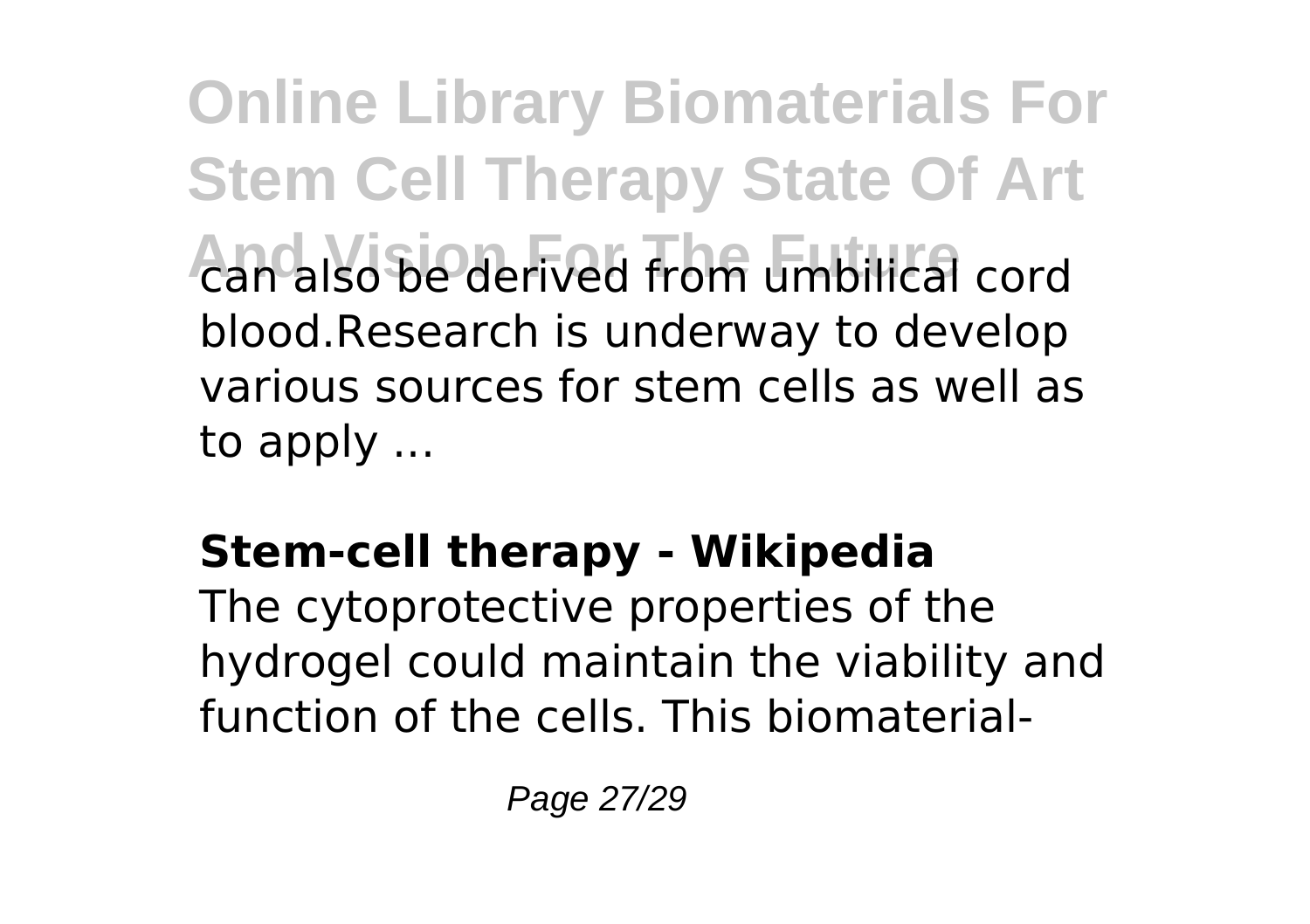**Online Library Biomaterials For Stem Cell Therapy State Of Art And Vision For The Future** assisted cell therapy may make it possible to significantly increase the therapeutic benefit with a reduced number of injections. Indeed, in cases of ischemia (heart and hindlimb), ...

Copyright code:

Page 28/29